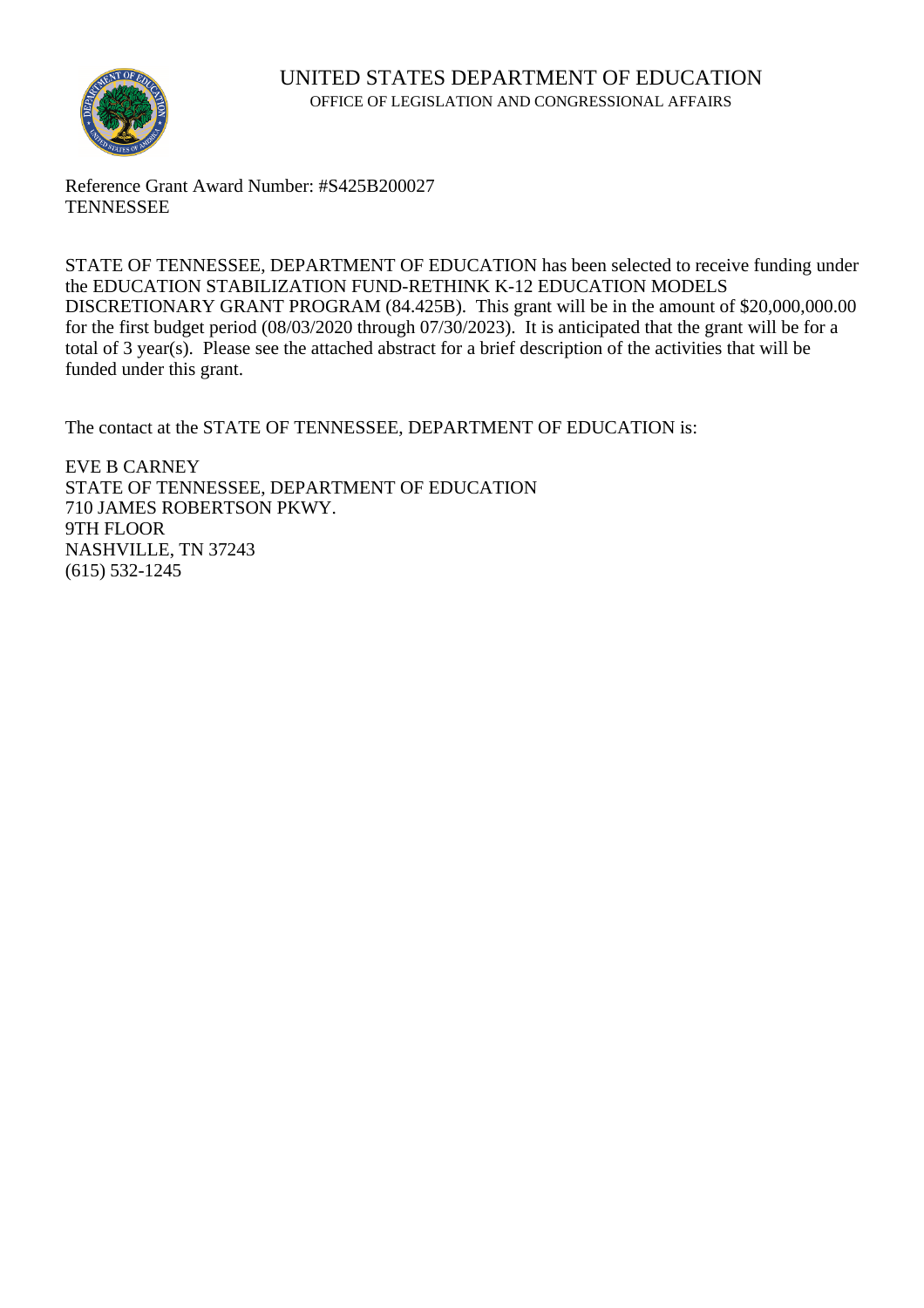## **Purpose of the Program EDUCATION STABILIZATION FUND-RETHINK K-12 EDUCATION MODELS DISCRETIONARY GRANT**

To support activities and students in States with the highest coronavirus burden.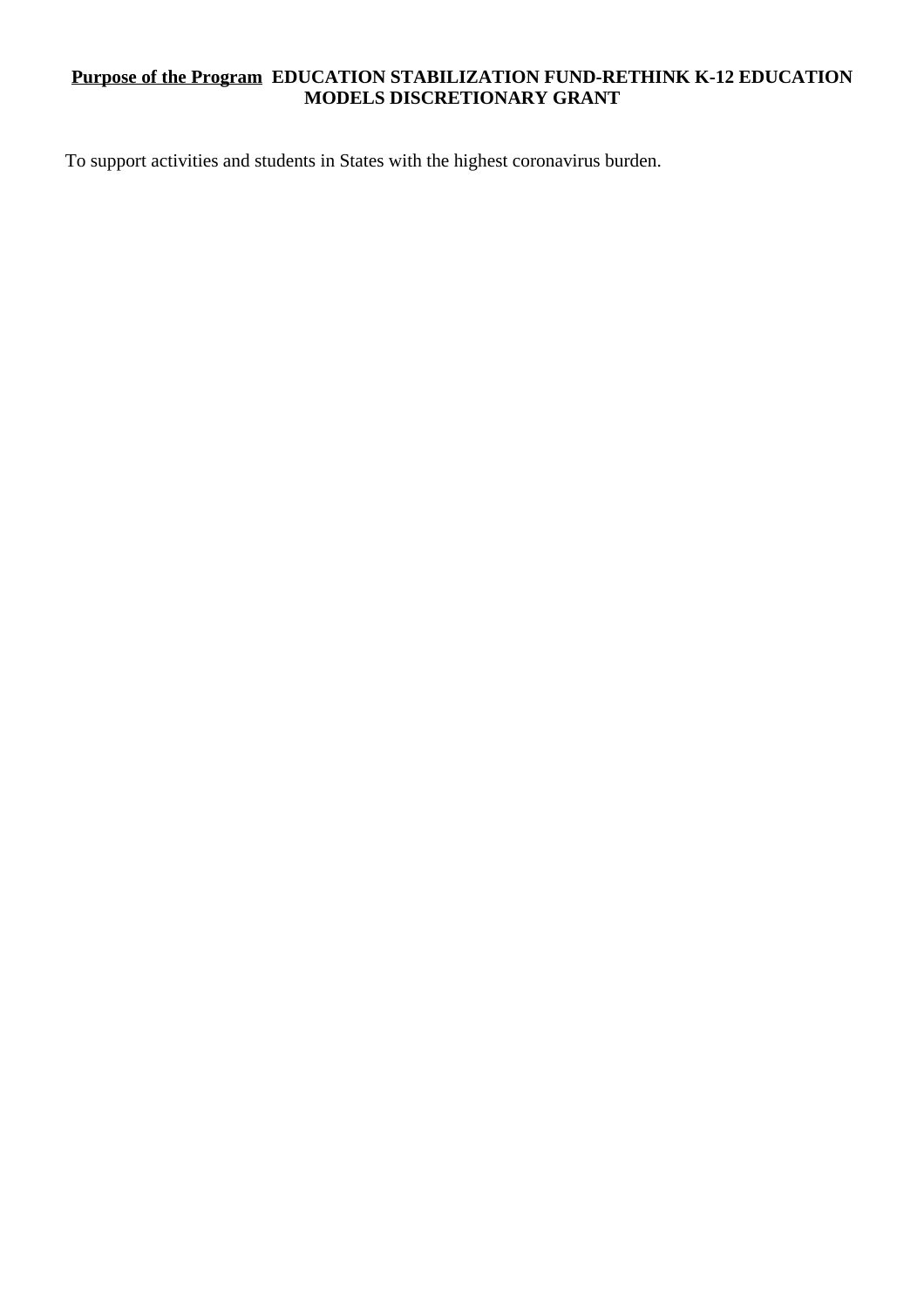## **Connected Literacy: Engaging Parents as Partners Project Abstract**

The Tennessee Department of Education's (TDOE's) Connected Literacy: Engaging Parents as Partners proposal is aligned to *Absolute Priority 1* in the Education Stabilization Fund's Rethinking K-12 Education Models grant. The primary goal of the Connected Literacy project is to remediate and accelerate literacy development through parent choice by providing vital early grades literacy support for our youngest students (grades 1-3) who were most impacted by the COVID-19 school closures. This initiative will offer microgrants to families to access instruction and tutoring grounded in Tennessee's Foundational Skills Curriculum.

Families will be empowered to select a partner from TDOE-approved providers for remote summer, after-school, and weekend learning supports, along with the technology, access, and supplemental instructional materials needed for students to be successful. The TDOE will ensure that all providers have completed the appropriate training in Tennessee's Foundational Skills Curriculum. In addition, the TDOE will develop student eligibility and parent-friendly operational structures to ensure the program is supporting Tennessee's most vulnerable students in recovering and accelerating learning in literacy. To accomplish the stated goal by the end of the grant period, Connected Literacy will have provided 493,968 hours of learning to more than 13,000 eligible students and their families, engaged 70 providers in developing 35 new remote learning options, provided 6,851 students with broadband access and 8,667 students with devices, and gathered feedback from 5,763 families, with ultimately 80% or greater responding favorably to survey questions. The percentage of students who improve in reading proficiency from pre- to post-test will increase by 3 percentage points per year.